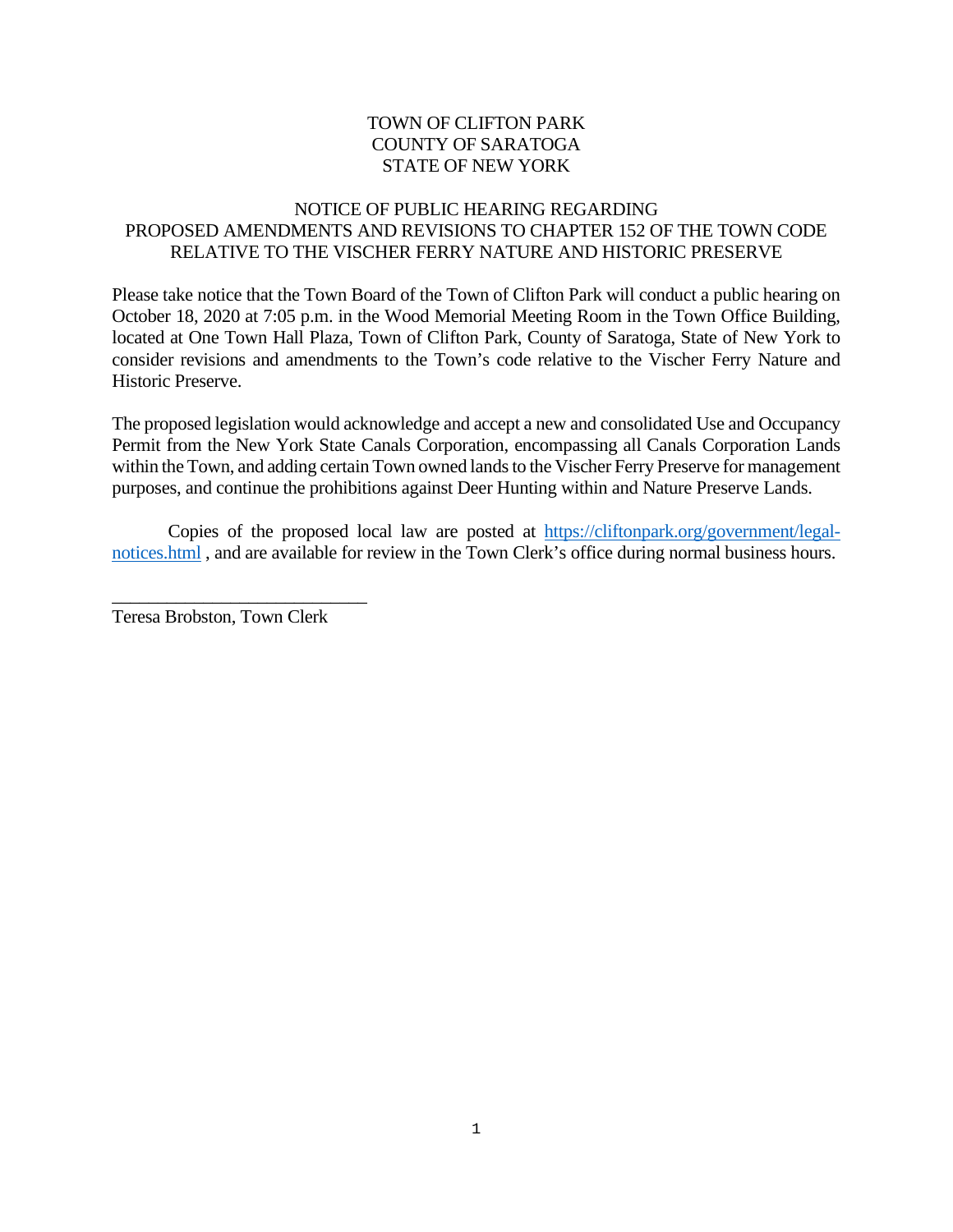*The following Code does not display images or complicated formatting. Codes should be viewed online. This tool is only meant for editing.*

# Chapter 152 **Nature Preserves**

# **[HISTORY: Adopted by the Town Board of the Town of Clifton Park 2-26-1979 by L.L. No. 5-1979; amended in it entirety 6-18-2007 by L.L. No. 5-2007. Subsequent amendments noted where applicable.]**

## § 152-1 **Purpose and definition.**

- A. The Town recognizes the unique characteristics and benefits to the Town of nature preserves within its borders, and wishes to establish regulations for the use of nature preserves owned or under management by the Town. These regulations shall apply to the Dwaas Kill Nature Preserve, the Vischer Ferry Nature and Historic Preserve, the North Woods Nature Preserve (former Round Lake Reservoir lands), Riverview Nature Preserve and all other nature preserves now owned, managed, or subsequently acquired, designated, or established by the Town of Clifton Park.
- B. The Town of Clifton Park finds and determines that these nature preserves offer unique combinations of undeveloped land, scenic vistas and/or open space which can provide for management and preservation of rare, threatened or endangered species of flora and fauna, provide habitat for birds, fish and other wildlife, permit the study of the natural sciences including biology, botany, ecology, entomology, ecology and geology, and to provide areas for passive, nonmotorized recreational uses including but not limited to educational activities, walking, fishing, hiking, photography, cross-country skiing and snowshoeing.
- C. Preserves may be maintained, altered or modified by the Town to preserve, improve, alter or enhance their character, desirability and usefulness to the people of the Town, consistent with the purposes stated herein.

## § 152-2 **[Boundary descriptions.] Vischer Ferry Nature and Historic Preserve.**

**[**A]The Vischer Ferry Nature and Historic Preserve, [property to be used only for the purposes of recreation and historical and nature preservation, hereinafter designated as the "Vischer Ferry Nature and Historic Preserve,"] was originally established in 1977 on lands of the New York State Canal Corporation, for nature preserve and recreational purposes, made possible by the issuance of a Use and Occupancy permit to the Town from the New York State Canal Corporation. Lands encompassed within the Preserve were expanded through the issuance of subsequent permits from the Canal Corporation, to the Town, and by land acquisitions made by the Town.

#### B Boundary:

The Vischer Ferry Nature Preserve [shall be generally] consists of all NYS Canal Corporation Lands within the Town of Clifton Park, County of Saratoga, [defined as the area of land in the Town of Clifton Park, Saratoga County, that is] bordered by the Mohawk River on the south, Lock 19 of the Old Erie Canal on the west, Riverview Road on the north to the border line with the Town of Halfmoon on the East. [and a line running near the Clute Dry Dock on the east and that is further defined on the map which is part of the official agreement between the New York State Department of Transportation and the Town of Clifton Park dated April 7, 1977, New York State Department of Transportation Waterways Maintenance Subdivision Permit No. 77-02-10. ] The Vischer Ferry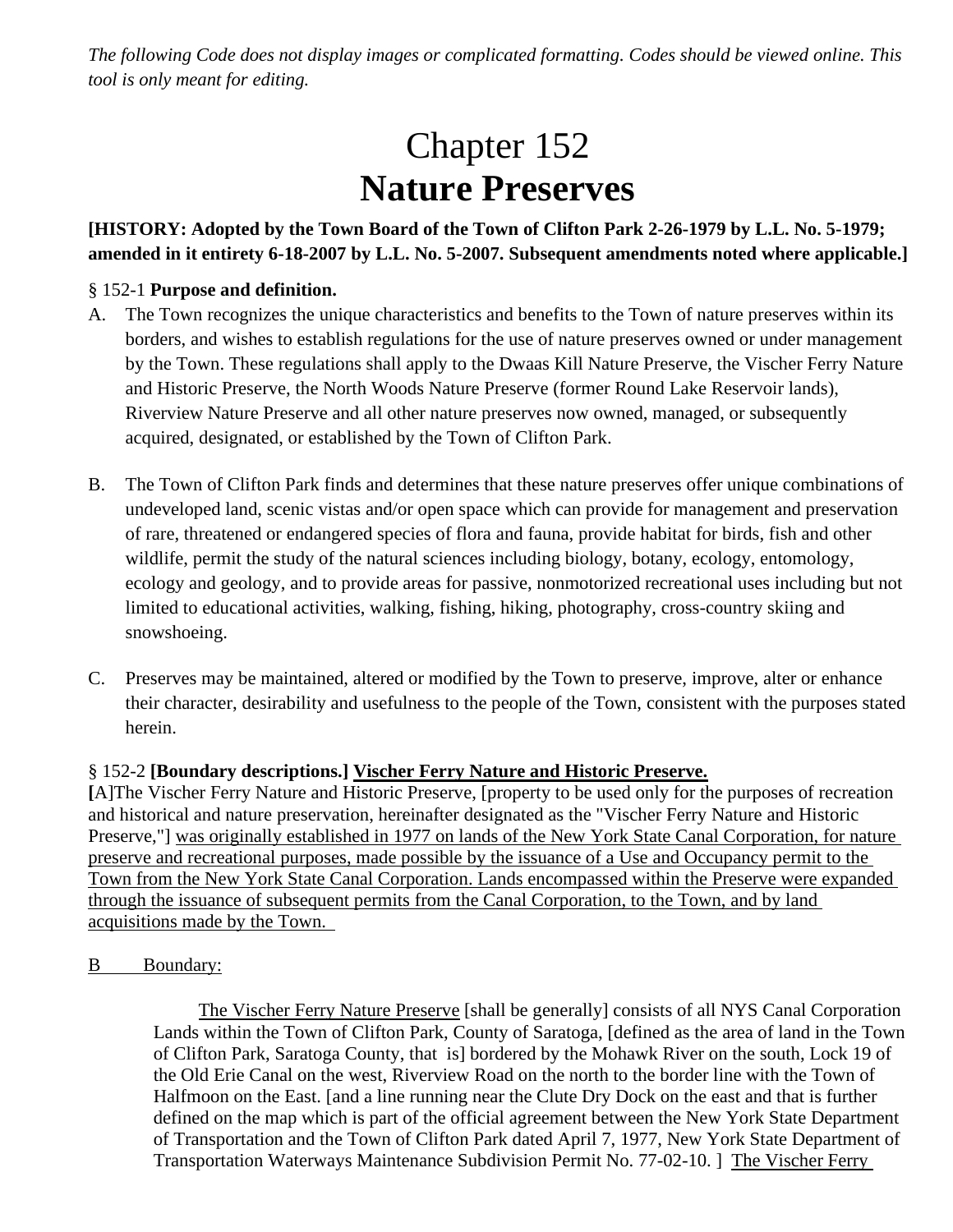Nature Preserve Lands permitted to the Town are shown on a map on file with the Clifton Park Town Clerk dated ( DATE) together with NYS Canal Corporation Use and Occupancy Permit no ( ID THE PERMIT) issued on (DATE), which supersedes and consolidates all previously issued permits.

Also included within the Vischer Ferry Nature Preserve are the following lands acquired by the Town of Clifton Park for Park and Nature Preserve purposes:

1 SBL 293.-2-1, 24.8 Acres acquired on December 10, 2001 for Nature Preserve purposes (Resolution 260 of 2001)

2.SBL 288.-1-76; 2.84 acres acquired for Park and Preserve purposes on October 27, 1997 per Resolution 214 of 1997

3. SBL 288.-1-48.1; 15 Acres acquired March 12, 2003 for Park and Preserve purposes per resolution 308 of 2003.

4. SBL 287.16-1-18 , acquired April 28, 2006, pursuant to resolution 84 of 2006 for Park and Nature Preserve purposes

5. SBL 288.-2-31, acquired April 28, 2006, pursuant to resolution 84 of 2006 for Park and Nature Preserve purposes

The Consolidated Nature Preserve Boundaries, incorporating the above referenced Town owned Lands acquired for Park and Nature Preserve purposes, dated [1], and Titled "Vischer Ferry Nature and Historic Preserve Management Area" is on file with the Town Clerk.

# **C Uses**

The Vischer Ferry Nature Preserve lands shall be for use as a nature and historic preserve, for the purposes of recreation, historic and nature preservation, including: the maintenance of the hiking trails constructed along on the east and west sides of Ferry Drive, and maintaining certain pedestrian bridges, canoe/kayak boat ramps, parking facilities, trailheads and signage.

# **D [**§ 152-3] **Hunting and discharge of firearms restricted.**

Hunting shall be restricted within The Vischer Ferry Nature Preserve. Within the Vischer Ferry Nature and Historic Preserve only, hunting shall be restricted to the use of shotguns for duck hunting only, said hunting being limited to the first seven calendar days of duck hunting season as established by the State of New York. Discharge of firearms, or bows of any type, for hunting, target shooting or any other purpose during any time of the year other than as set forth above relative to waterfowl hunting, is prohibited. Hunting is allowed to the exclusion of all other uses, recreational or otherwise, during the above-described seven-day period. [ Hunting and any discharge of firearms is prohibited at any other publicly owned nature preserve.]

- B. Dwaas Kill Nature Preserve. The Dwaas Kill Nature Preserve shall only be used for the purposes of recreation and historic and nature preservation, is hereinafter designated as the "Dwaas Kill Preserve" and shall generally be defined as the area of land of approximately 248.485 acres that is bordered on the south by Kinns Road, north by the Canadian Pacific Railway Company (formerly the Delaware and Hudson Railroad) rail line, to the east by Pierce Road, and to the west by Carlton Road, and that is further defined by a subdivision plan/survey map on file with the Town Clerk dated July 21, 2005.
- C. North Woods Nature Preserve (former Round Lake Reservoir Lands). The North Woods Nature Preserve formerly known as the "Village of Round Lake Reservoir property," shall only be used for the purposes of recreation and historic and nature preservation, is hereinafter designated as the "North Woods Nature Preserve" and shall generally be defined as the area of land of approximately 80.746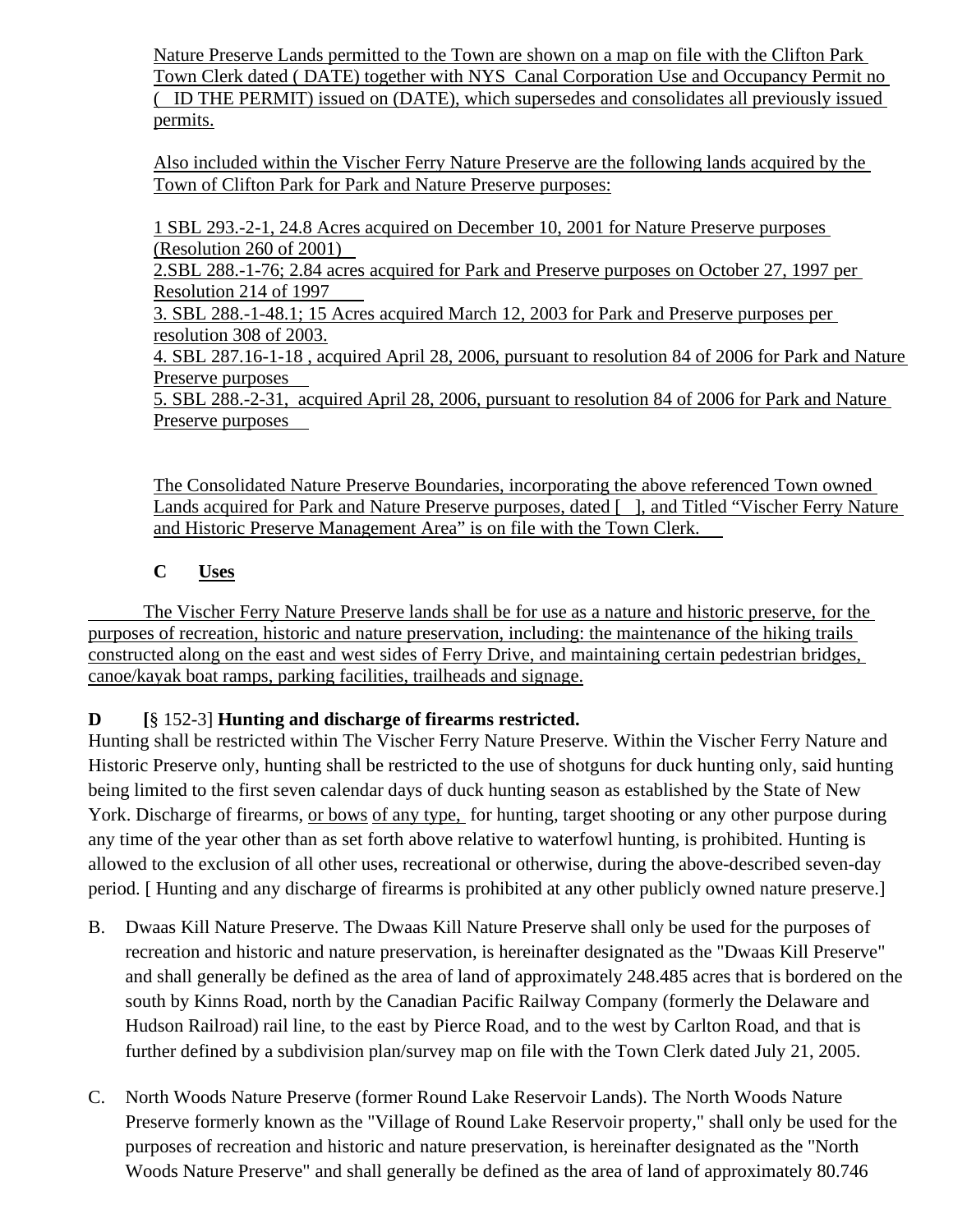acres that is bordered on the south by West Terrace Court, Burning Bush Boulevard, and Brier Court, to the north by Shadow Wood Way, to the east by Forest Drive and to the west by South Hollow Road and Blue Spruce Lane, and that is further defined by a survey map on file with the Town Clerk dated October 25, 2003.

D. Riverview Nature Preserve. The Riverview Nature Preserve is approximately six acres, along the south side of Riverview Road, bounded by Riverview Orchards to the west, residences of Brian Drive to the east, and lands of New York State Canal Corporation along the southern boundary. The Mohawk River is along the strip of Canal Corporation land along the preserve's southern boundary.

## § 152-3 **Hunting and discharge of firearms restricted.**

Hunting and any discharge of firearms, or bows of any type, are prohibited within any Nature Preserve owned, or managed, by the Town of Clifton Park.

# § 152-4 **Motorized vehicles restricted.**

Motorized vehicles or crafts of any sort, except for emergency vehicles and vehicles operated by police, environmental conservation officers, town officials or others designated by them on official business, are banned from the nature preserves. This shall include motor vehicles, all-terrain motorized vehicles, snowmobiles, trail bikes, motorcycles, motor boats or any other motor-driven craft. This shall not apply to wheelchairs or motorized vehicles designed to enable an individual with a disability.

## § 152-5 **Nature preserves hours.**

The nature preserves shall be open for general public use from 1/2 hour before sunrise to 1/2 hour after sunset. These hours may be varied by the Town Supervisor for special events. These hours shall not conflict with time periods set forth from time to time by the New York State Department of Environmental Conservation or the United States Fish and Wildlife Service for the regulation of waterfowl hunting seasons and hours.

## § 152-6 **Prohibited acts.**

It shall be unlawful and constitute an offense for any person to:

- A. Utilize or make use of any preserve within the Town except during the hours set forth in this article.
- B. Use or utilize any preserve within the Town for any act or use which is prohibited by this article.
- C. Vandalize, spray paint, break, or damage any property, fixture, building, facility, improvement or structure, or any trees, shrubbery, landscaping materials, and the like in any nature preserve within the Town.
- D. Operate any motor vehicle of any sort on any field, court, park or recreational facility other than for official purposes and in designated areas. This shall include motor vehicles, all-terrain-motorized vehicles, snowmobiles, motorized-trail bikes, motorcycles, or any other motor-driven craft.
- E. Except for lawful hunting and fishing as permitted herein, it shall be unlawful and a violation for any person to harass or harm wildlife, or to permit his or her dog or other domestic pet to do so.
- F. Use or ignite fireworks of any kind, including sparkling devices as defined in Subparagraph (vi) of Subdivision (a) of Paragraph 1 of § 270.00 of the New York State Penal Law, as referenced in § 156-h of the New York State Executive Law. **[Added 8-17-2015 by L.L. No. 9-2015]**